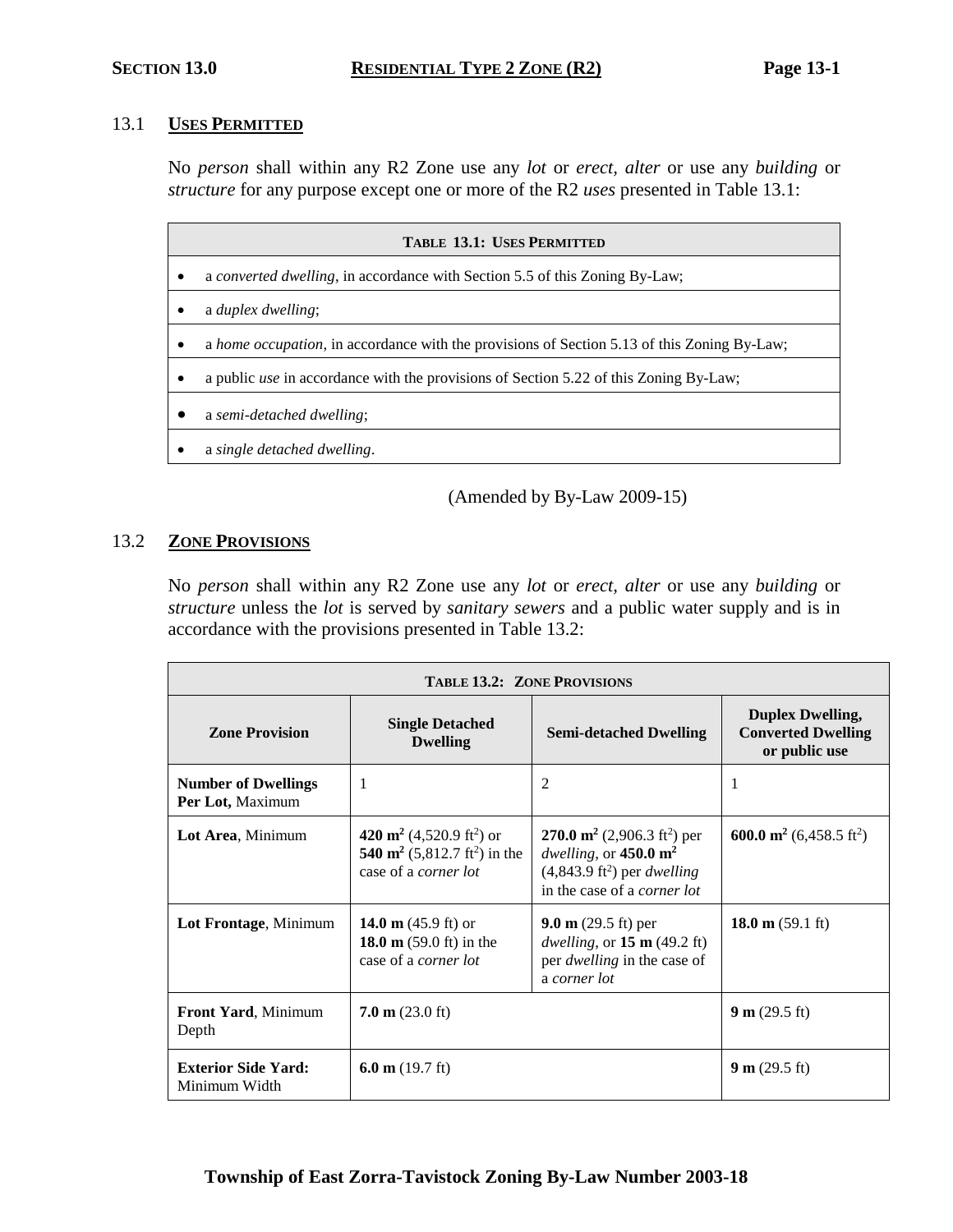| <b>TABLE 13.2: ZONE PROVISIONS</b>                                      |                                                                       |                               |                                                                                                                                                                                                                                                                                                                |
|-------------------------------------------------------------------------|-----------------------------------------------------------------------|-------------------------------|----------------------------------------------------------------------------------------------------------------------------------------------------------------------------------------------------------------------------------------------------------------------------------------------------------------|
| <b>Zone Provision</b>                                                   | <b>Single Detached</b><br><b>Dwelling</b>                             | <b>Semi-detached Dwelling</b> | <b>Duplex Dwelling,</b><br><b>Converted Dwelling</b><br>or public use                                                                                                                                                                                                                                          |
| Lot Depth, Minimum                                                      | 30.0 m $(98.4 \text{ ft})$                                            |                               |                                                                                                                                                                                                                                                                                                                |
| <b>Rear Yard: Minimum</b><br>Depth                                      | $7.5 \text{ m}$ (24.6 ft)                                             |                               |                                                                                                                                                                                                                                                                                                                |
| Interior Side Yard,<br>Minimum Width                                    | 1.2 m $(3.9 \text{ ft})$ .                                            | 1.2 m $(3.9 \text{ ft})$ .    | 3.0 $m$ (9.8 ft) on one<br>side and $1.2 \text{ m}$ (3.9 ft)<br>on the narrow side,<br>provided that where a<br>garage or <i>carport</i> is<br>attached to or is within<br>the main building, or<br>the <i>lot</i> is a <i>corner lot</i> ,<br>the minimum width<br>shall be $1.2 \text{ m} (3.9 \text{ ft}).$ |
| Setback, Minimum<br>distance from the<br>centreline of a County<br>Road | $22.0 \text{ m}$ (72.2 ft)                                            |                               |                                                                                                                                                                                                                                                                                                                |
| Lot Coverage, Maximum                                                   | 40% of the lot area                                                   | 50% of the lot area           | 30% of the lot area                                                                                                                                                                                                                                                                                            |
| <b>Landscaped Open</b><br>Space, Minimum                                | 30% of the <i>lot area</i>                                            |                               |                                                                                                                                                                                                                                                                                                                |
| <b>Height of Building,</b><br>Maximum                                   | 11.0 m $(36.1 \text{ ft})$                                            |                               |                                                                                                                                                                                                                                                                                                                |
| <b>Parking and Accessory</b><br><b>Buildings</b> , Etc.                 | In accordance with the provisions of Section 5 of this Zoning By-Law. |                               |                                                                                                                                                                                                                                                                                                                |

(Amended by By-Law 2009-15) (Deleted and Replaced by By-Law 2021-09)

## 13.3 **SPECIAL PROVISIONS**

#### 13.3.1 **Location: Part Lot 125, Plan 307 (Tavistock), R2-1 (Key Map 8)**

13.3.1.1 Notwithstanding any provisions of this Zoning By-Law to the contrary, no *person* shall within any R2-1 Zone use any *lot*, or *erect, alter* or use any *building* or *structure* for any purpose except the following:

all *uses* permitted in Section 13.1 to this Zoning By-Law.

(Added by By-Law 2006-10) (Deleted and Replaced by By-Law 2021-09)

February/21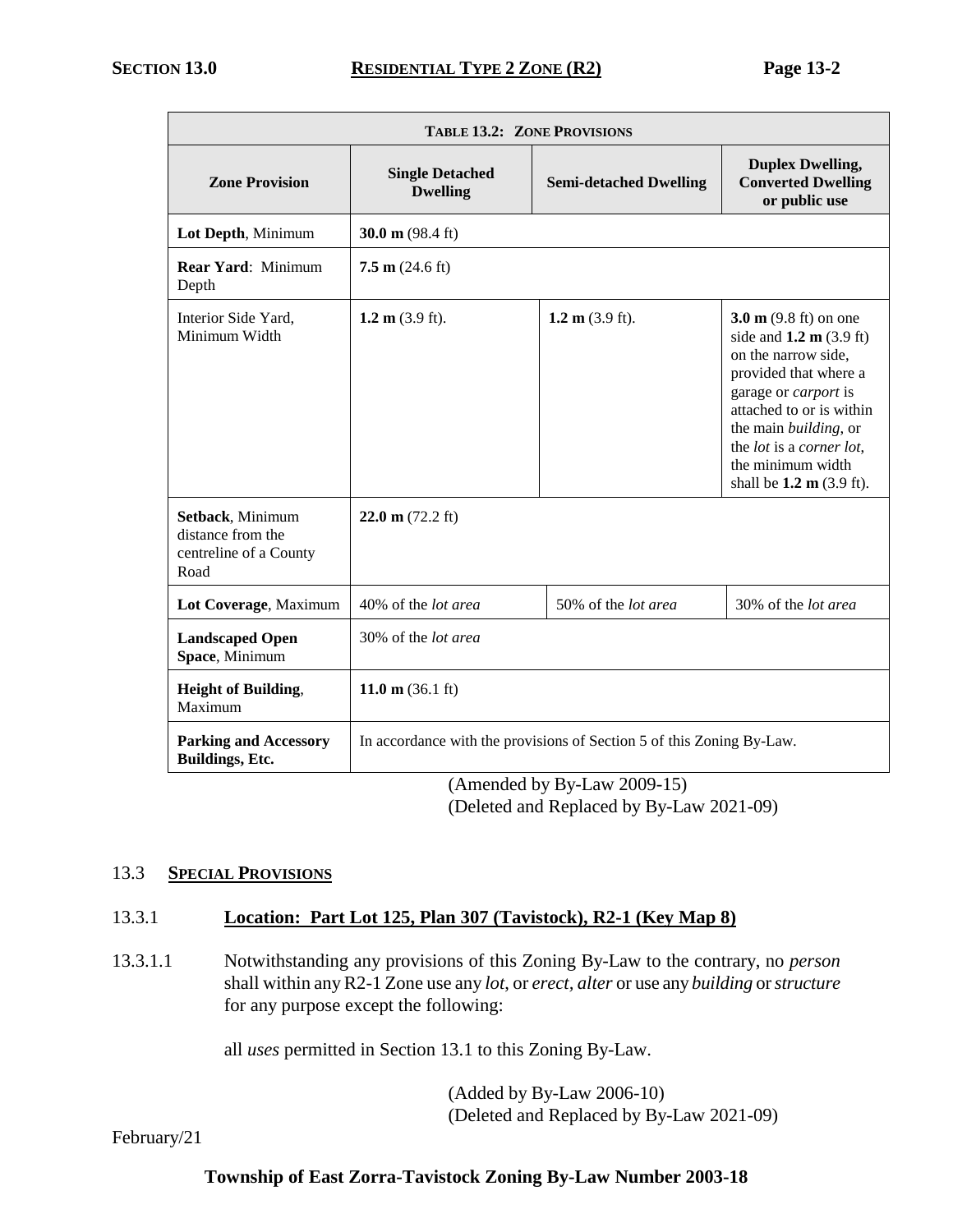- 13.3.1.2 Notwithstanding any provision of this Zoning By-Law to the contrary, no *person* shall within any R2-1 Zone use any *lot*, or *erect, alter* or use any *building* or *structure* except in accordance with the following provisions:
- 13.3.1.2.1 FRONT YARD

Minimum depth **7.0 m** (22.9 ft)

13.3.1.2.2 EXTERIOR SIDE YARD

Minimum depth **7.0 m** (22.9 ft)

13.3.1.2.3 Lot Coverage

Maximum 40% of the *lot area*

13.3.1.2.4 That all the provisions of the R2 Zone in Section 13.2 to this Zoning By-Law, as amended, shall apply, and further that all other provisions of this Zoning By-Law, as amended, that are consistent with the provisions herein contained shall continue to apply mutatis mutandis.

> (Added by By-Law 2006-10) (Deleted and Replaced by By-Law 2021-09)

- 13.3.2 **Location: Part of Park Lots 10 and 11, Plan 111, (East Zorra), R2-2 (Key Map 50)**
- 13.3.2.1 Notwithstanding any provisions of this Zoning By-Law to the contrary, no *person* shall within any R2-2 Zone use any *lot*, or *erect, alter* or use any *building* or *structure* for any purpose except the following:

all *uses* permitted in Section 13.1 of this Zoning By-Law.

- 13.3.2.2 Notwithstanding any provisions of this Zoning By-Law to the contrary, no *person* shall within any 'R2-2' Zone use any *lot*, or *erect, alter* or use any *building* or *structure* except in accordance with the following provisions.
- 13.3.2.2.1 LOT AREA

February/21

**Minimum 2,800.0 m<sup>2</sup> (30,140.0 ft<sup>2</sup>).** 

13.3.2.2.2 That all the other provisions of the R2 Zone in Section 13.2 to this Zoning By-Law, as amended, shall apply, and further that all other provisions of this Zoning By-Law, as amended, that are consistent with the provisions herein contained shall continue to apply mutatis mutandis.

| $($ Added by By-Law 2006-5 $)$           |
|------------------------------------------|
| (Deleted and Replaced by By-Law 2021-09) |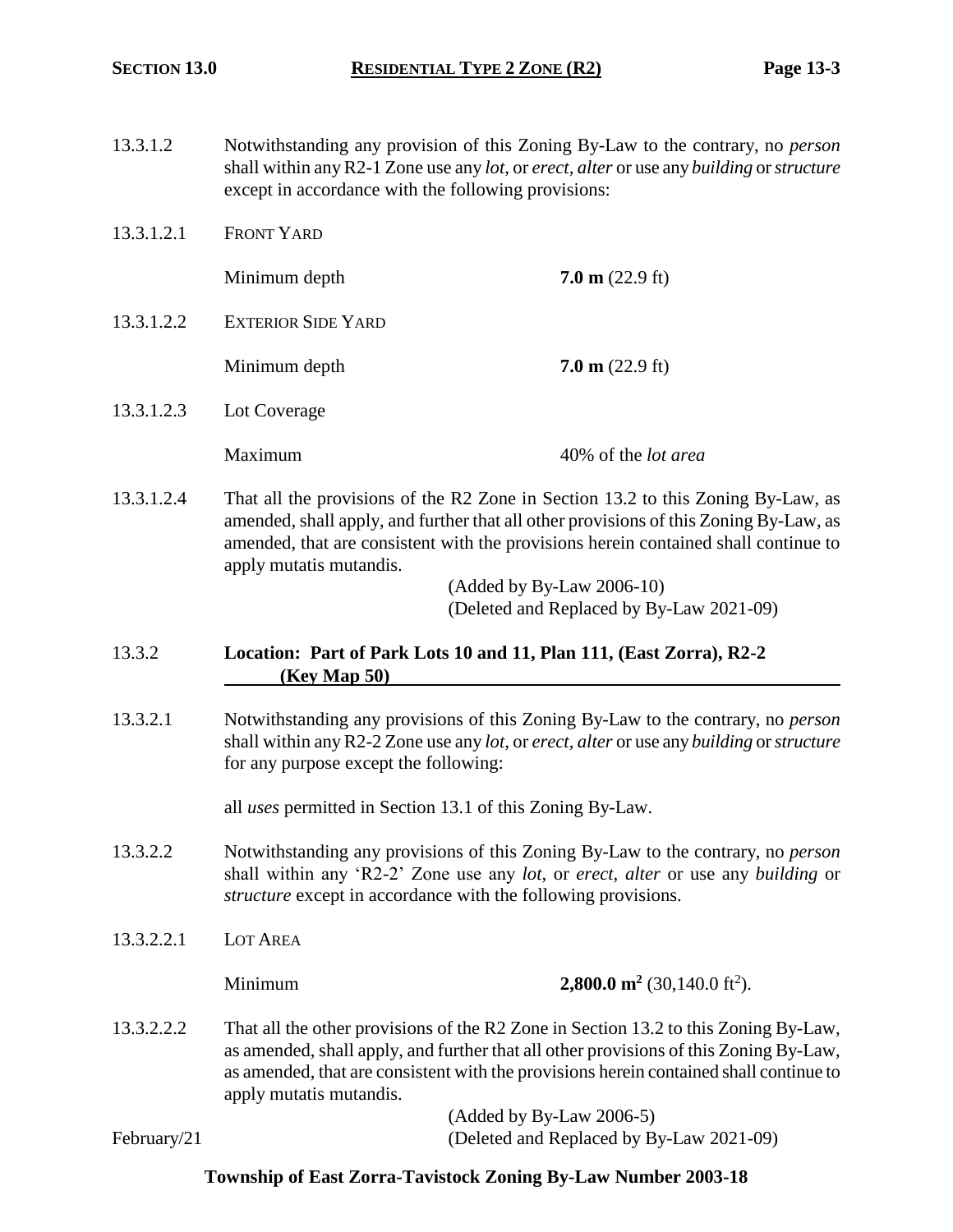#### 13.3.3 **Location: Part Lot 35, Concession 12 (East Zorra), R2-3 (Key Map 8)**

13.3.3.1 Notwithstanding any provisions of this Zoning By-Law to the contrary, no *person* shall within any R2-3 Zone use any *lot*, or *erect, alter* or use any *building* or *structure* for any purpose except the following:

all *uses* permitted in Section 13.1 to this Zoning By-Law.

- 13.3.3.2 Notwithstanding any provision of this Zoning By-Law to the contrary, no *person* shall within any R2-3 Zone use any *lot*, or *erect, alter* or use any *building* or *structure* except in accordance with the following provisions:
- 13.3.3.2.1 LOT FRONTAGE

Minimum **9.0 m** (29.5 ft) 13.3.3.2.1.1 FRONT YARD Minimum Depth **7.0 m** (22.9 ft) 13.3.3.2.1.2 EXTERIOR SIDE YARD Minimum Depth **7.0 m** (22.9 ft)

13.3.3.3 LOT COVERAGE

Maximum 40% of the *lot area*.

(Added by By-Law 2009-15)

13.3.3.2.2 That all the provisions of the R2 Zone in Section 13.2 to this Zoning By-Law, as amended, shall apply, and further that all other provisions of this Zoning By-Law, as amended, that are consistent with the provisions herein contained shall continue to apply mutatis mutandis.

> (Added by By-Law 2007-51) (Amended by By-Law 2008-31) (Deleted and Replaced by By-Law 2021-09)

## 13.3.4 **Location: Lots 1-5, 17-19, 21-22, Plan M-59 (Village of Innerkip), R2-4**

13.3.4.1 Notwithstanding any provisions of this Zoning By-Law to the contrary, no *person* shall within any 'R2-4' Zone use any *lot*, or *erect*, *alter* or use any *building* or *structure* for any purpose except the following:

all *uses* permitted in Section 13.1 to this Zoning By-Law. (Added by By-Law 2012-42) February/21 (Deleted and Replaced by By-Law 2021-09)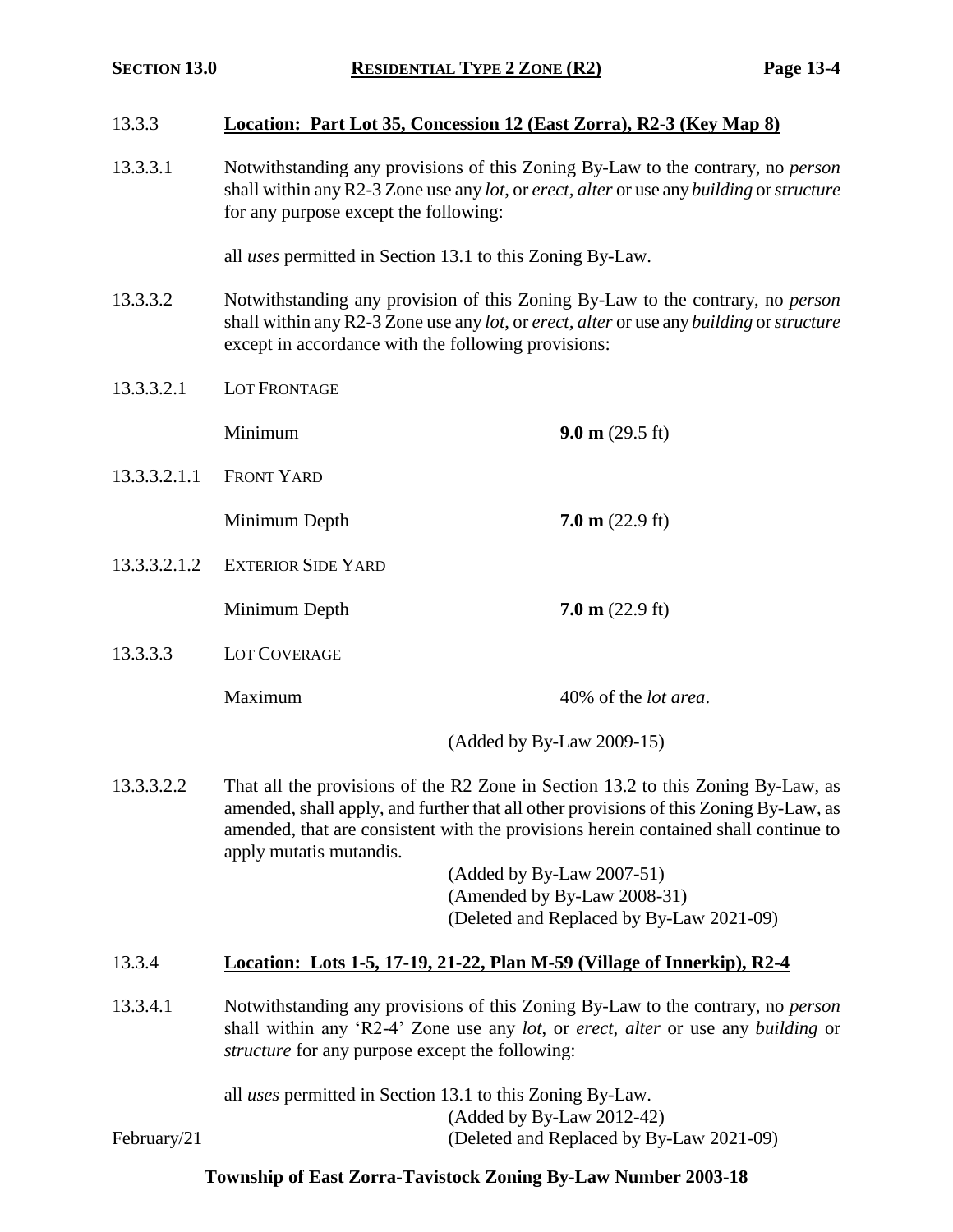- 13.3.4.2 Notwithstanding any provision of this Zoning By-Law to the contrary, no *person* shall within any 'R2-4' Zone use any *lot*, or *erect*, *alter* or use any *building* or *structure* except in accordance with the following provisions:
- 13.3.4.2.1 EXTERIOR SIDE YARD

Minimum Width **7.0 m** (22.9 ft)

13.3.4.2.2 LOT COVERAGE

Maximum **40%** of the *lot area*

13.3.4.2.3 SETBACK FROM CENTERLINE OF A COUNTY ROAD

Minimum **20.0 m** (65.6 ft)

13.3.4.2.4 LOT FRONTAGE: SEMI-DETACHED DWELLING

Minimum per *dwelling* **16.9 m** (55.4 ft) in the case of a *corner lot*

13.3.4.3 That all provisions of the 'R2' Zone in Section 13.2 to this Zoning By-Law, as amended, shall apply, and further that all other provisions of this Zoning By-Law, as amended, that are consistent with the provisions herein contained shall continue to apply mutatis mutandis.

> (Added by By-Law 2012-42) (Deleted and Replaced by By-Law 2021-09)

#### 13.3.5 **Location: Part Lot 35, Concession 13 (East Zorra), R2-5 (Key Map 6)**

13.3.5.1 Notwithstanding any provision of this Zoning By-Law to the contrary, no *person* shall within any 'R2-5' Zone use any *lot*, or *erect*, *alter* or use any *building* or *structure* for any purpose except the following:

all *uses permitted* in Section 13.1.

13.3.5.2 Notwithstanding any provision of this Zoning By-Law to the contrary, no *person* shall within any 'R2-5' Zone use any *lot*, or *erect*, *alter* or use any *building* or *structure* except in accordance with the following provisions:

> (Added by By-Law 2013-35) (Deleted and Replaced by By-Law 2021-09)

February/21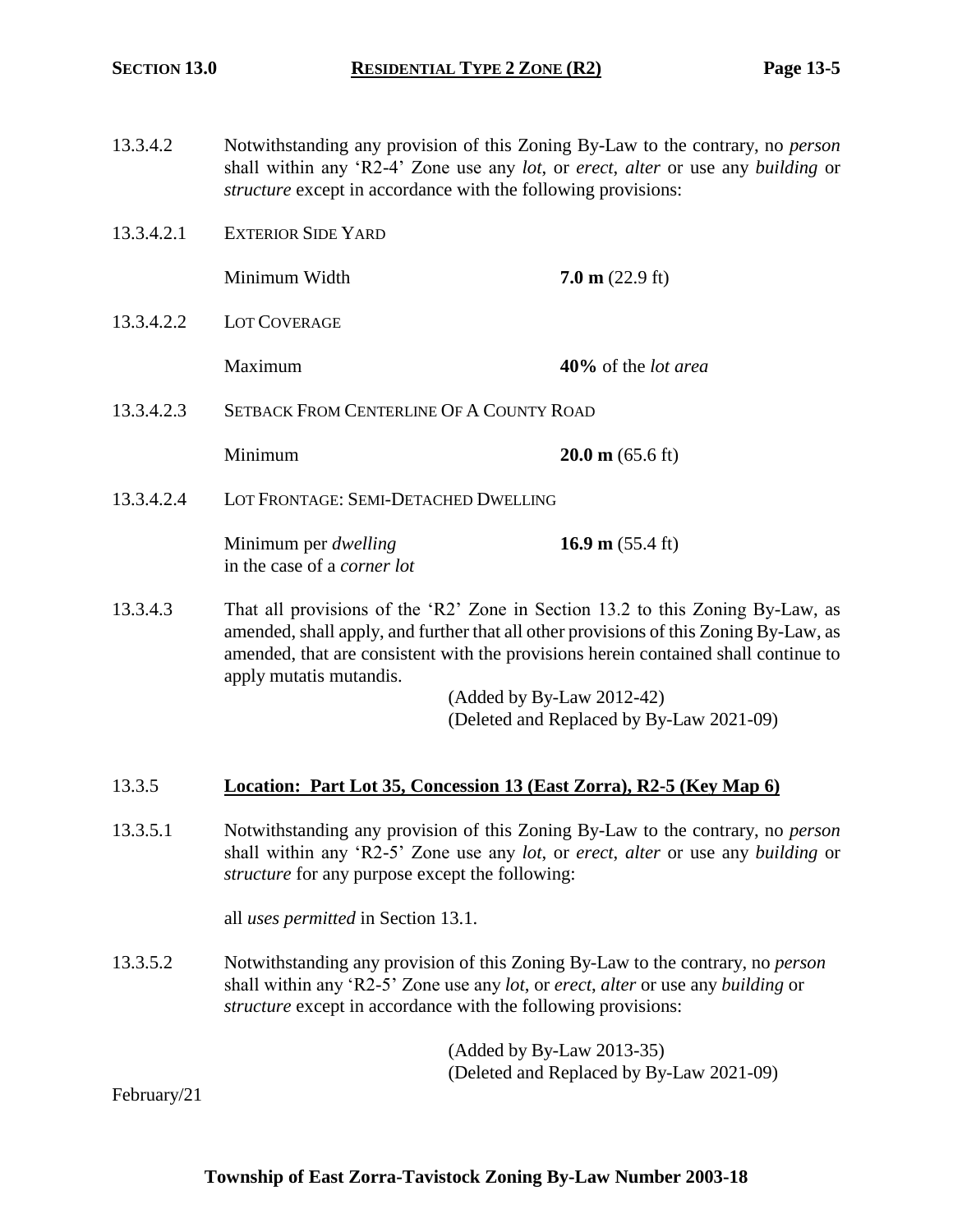| 13.3.5.2.1 | <b>FRONT YARD</b>         |                                                                                                                                                                                                                                                                |  |
|------------|---------------------------|----------------------------------------------------------------------------------------------------------------------------------------------------------------------------------------------------------------------------------------------------------------|--|
|            | Minimum Depth             | $7.0 \text{ m}$ (23.0 ft)                                                                                                                                                                                                                                      |  |
| 13.3.5.2.2 | <b>EXTERIOR SIDE YARD</b> |                                                                                                                                                                                                                                                                |  |
|            | Minimum Width             | $7.0 \text{ m}$ (23.0 ft)                                                                                                                                                                                                                                      |  |
| 13.3.5.2.3 | <b>LOT COVERAGE</b>       |                                                                                                                                                                                                                                                                |  |
|            | Maximum                   | 40% of the <i>lot area</i>                                                                                                                                                                                                                                     |  |
| 13.3.5.3   | apply mutatis mutandis.   | That all provisions of the 'R2' Zone in Section 13.2 to this Zoning By-Law, as<br>amended, shall apply, and further that all other provisions of this Zoning By-Law, as<br>amended, that are consistent with the provisions herein contained shall continue to |  |
|            | (Added by By-Law 2013-35) |                                                                                                                                                                                                                                                                |  |
|            |                           | (Deleted and Replaced by By-Law 2021-09)                                                                                                                                                                                                                       |  |
| 13.3.6     | (Key Maps 4 and 5)        | Location: Part Lots 23 and 28 (east of Woodstock Street and north of Hope<br>Street), Registered Plan 307, Village of Tavistock, R2-6 and R2-6(H),                                                                                                             |  |
|            |                           |                                                                                                                                                                                                                                                                |  |

13.3.6.1 Notwithstanding any provisions of this Zoning By-law, no person shall within any R2-6 Zone *use* any *lot* or *erect*, *alter* or *use* any *building* or *structure* for any purpose except the following:

All *uses* permitted in Section 13.1 of this Zoning By-law.

13.3.6.2 Notwithstanding any provisions of this Zoning By-law, no person shall within any R2-6 Zone *use* any *lot*, or *erect*, *alter* or *use* any *building* or *structure* except in accordance with the following provisions:

| <b>TABLE 13.3.6.2: ZONE PROVISIONS</b>     |                                                        |                                                     |  |
|--------------------------------------------|--------------------------------------------------------|-----------------------------------------------------|--|
| <b>Zone Provision</b>                      | <b>Single Detached Dwelling</b>                        | <b>Semi-Detached Dwelling</b>                       |  |
| Lot Area, Minimum                          | 360.0 m <sup>2</sup> (3,875.0 ft <sup>2</sup> ), or    | 230.0 $\mathbf{m}^2$ (2,475.7 ft <sup>2</sup> ), or |  |
|                                            | 600.0 m <sup>2</sup> (6,458.6 ft <sup>2</sup> ) in the | 450.0 $m2$ (4,843.9 ft <sup>2</sup> ) per           |  |
|                                            | case of a corner lot                                   | dwelling in the case of a corner lot                |  |
| Lot Frontage,                              | 11.0 m $(36.0 \text{ ft})$ , or 20.0 m                 | 9.0 m (29.5 ft) per <i>dwelling</i> , or            |  |
| Minimum                                    | $(65.6 \text{ ft})$ in the case of a <i>corner</i>     | 17.0 m $(55.8 \text{ ft})$ per <i>dwelling</i> in   |  |
|                                            | lot                                                    | the case of a <i>corner lot</i>                     |  |
| Lot Depth, Minimum                         | $28.0 \text{ m}$ (91.9 ft)                             | $28.0 \text{ m}$ (91.9 ft)                          |  |
| $\sqrt{1}$ 11 11<br>2010 F<br>$\mathbf{r}$ |                                                        |                                                     |  |

(Added by By-Law 2019-50)

(Deleted and Replaced by By-Law 2021-09)

February/21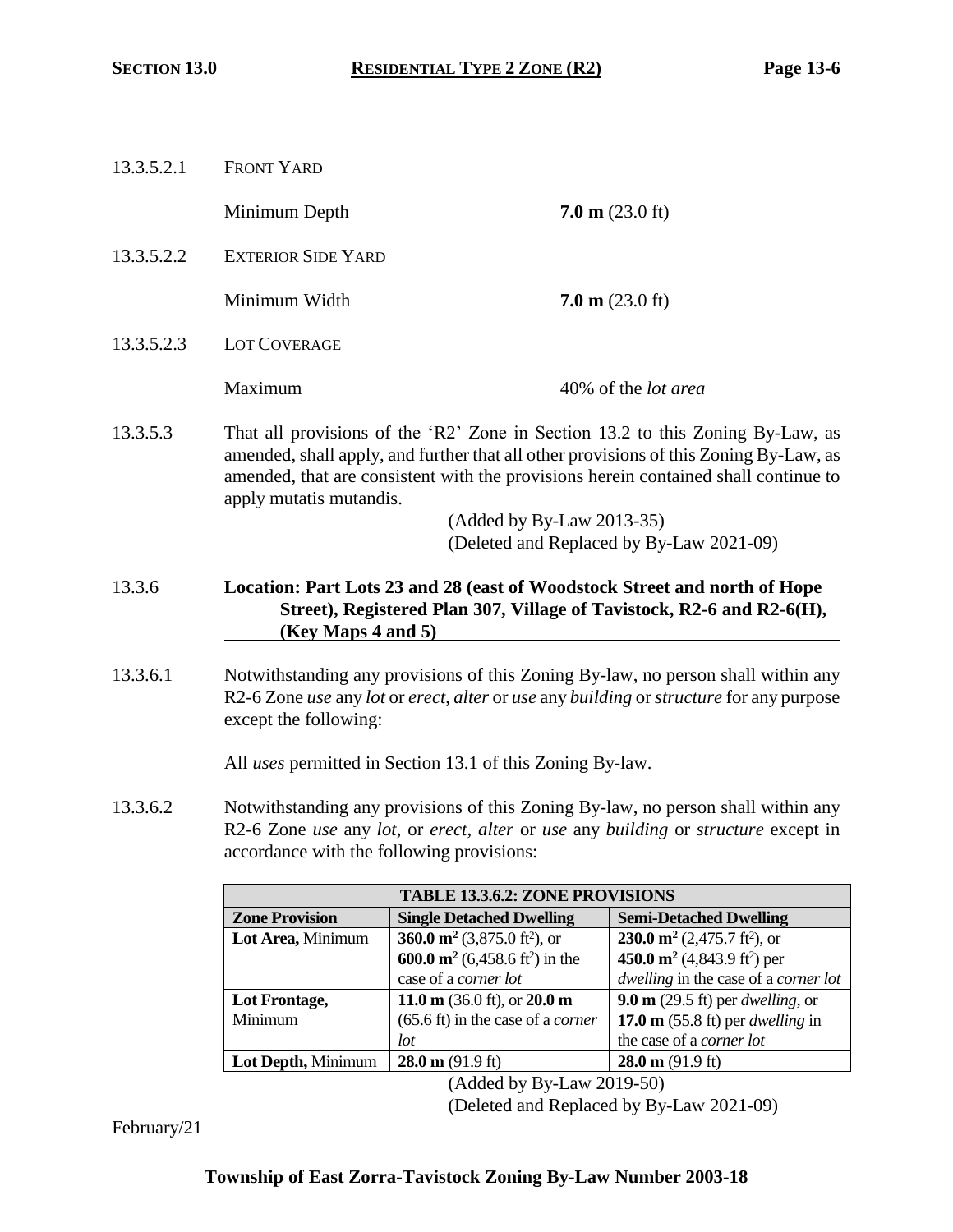| <b>TABLE 13.3.6.2: ZONE PROVISIONS</b> |                                 |                               |  |
|----------------------------------------|---------------------------------|-------------------------------|--|
| <b>Zone Provision</b>                  | <b>Single Detached Dwelling</b> | <b>Semi-Detached Dwelling</b> |  |
| <b>Front Yard,</b>                     | $7.0 \text{ m}$ (23.0 ft)       | $7.0 \text{ m}$ (23.0 ft)     |  |
| Minimum Depth                          |                                 |                               |  |
|                                        |                                 |                               |  |
| <b>Exterior Side Yard,</b>             |                                 |                               |  |
| Minimum Width                          |                                 |                               |  |
| Lot Coverage,                          | 40%                             | 40%                           |  |
| Maximum                                |                                 |                               |  |

(Added by By-Law 2019-50) (Deleted and Replaced by By-Law 2021-09)

#### 13.3.6.3 SIGHT TRIANGLE

On a *corner lot* within the triangular space formed by the street lines and a line drawn from a point on one *street line* to a point on the other *street line*, each point being **7.0 m** (23.0 ft), measured along the *street line* from the point of intersection of the street lines, no *building*, *structure*, planting or vehicle shall be located in such as manner as to impeded vision between a *height* of 0.6 m (2.0 ft) and 4.0 m (13.1 ft) above the centreline grade of the intersecting *streets*.

Where the two *street lines* do not intersect at a point, the point of intersection of the *street lines* shall be deemed to be the intersection of the projection of the *street lines* or the intersection of the tangents to the *street lines*.

#### 13.3.6.4 PERMITTED R2-6(H)USES

Notwithstanding Section 13.3.6.1 to this ZoningBy-Law, no person shall within any R2-6(H) Zone use any *lot*, or *erect*, *alter*, or use any *building* or *structure* except for the purpose of an emergency access, until such time as the holding symbol (H)is removed.

13.3.6.4.1 REMOVAL OFTHE HOLDING SYMBOL (H)

Development for any use in Section 13.3.6.1 shall be permitted at such time as a street connection is constructed to the north and that the Township of East Zorra-Tavistock is satisfied that the temporary emergency access on the lands is no longer necessary and that appropriate residential development can proceed. Development may occur once the holding symbol (H) has been removed in accordance with the provisions of the Planning Act, RSO 1990, as amended.

13.3.6.5 That all provisions of the R2 Zone in Section 13.2 to this Zoning By-law, as amended, shall apply, and further that all other provisions of this By-law, as amended, that are consistent with the provisions herein contained shall continue to apply mutatis mutandis.

> (Added by By-Law 2019-50) (Deleted and Replaced by By-Law 2021-09)

February/21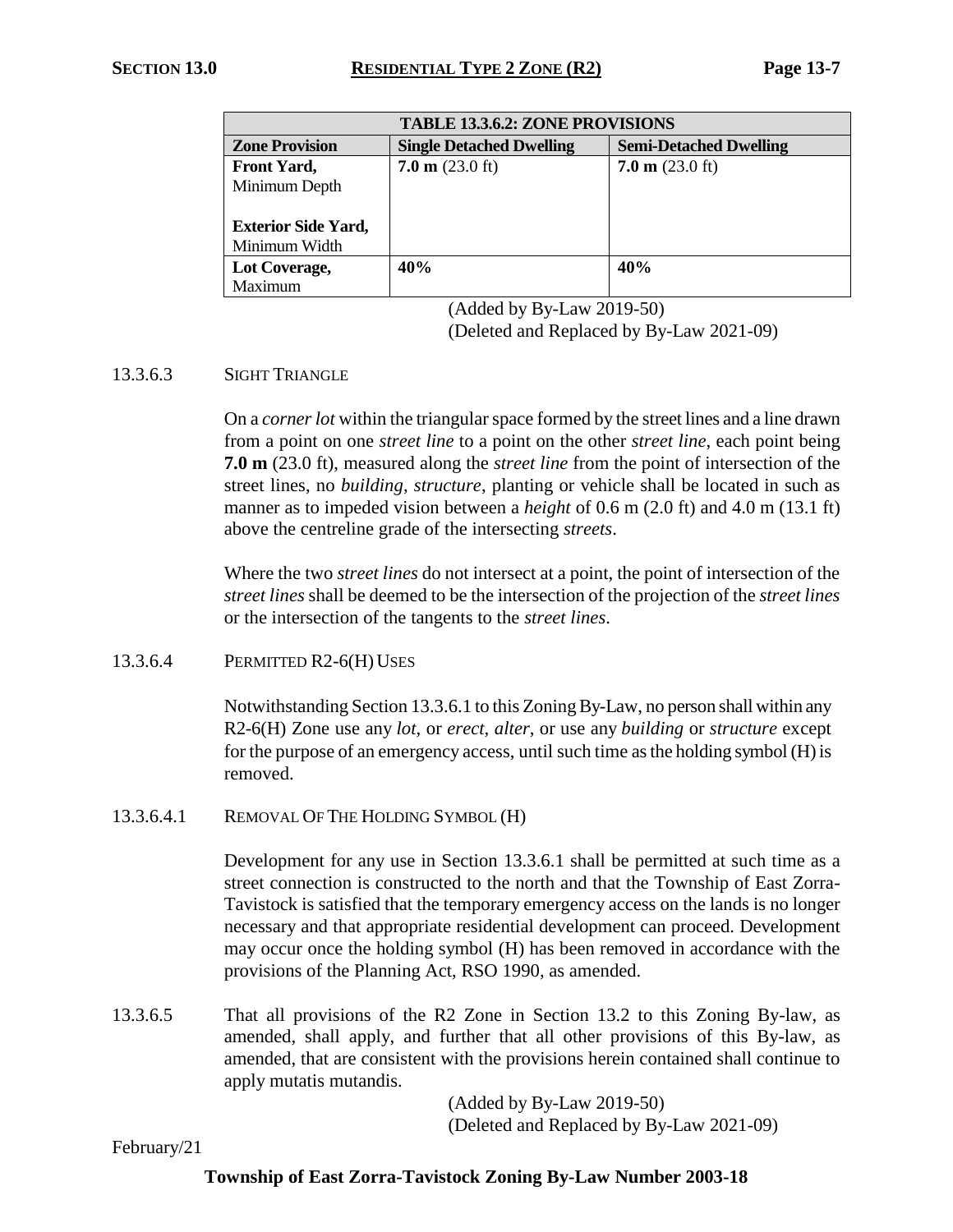| 13.3.7      | Location: Part of Lot 28 (east of Woodstock Street and north of Hope Street),<br>Plan 307 and Part of Lot 39, Plan 41M-130, Village of Tavistock, R2-7,<br>(Key Map 5)                                                                                                                                          |                                                                                                     |  |
|-------------|-----------------------------------------------------------------------------------------------------------------------------------------------------------------------------------------------------------------------------------------------------------------------------------------------------------------|-----------------------------------------------------------------------------------------------------|--|
| 13.3.7.1    | Notwithstanding any provisions of this Zoning By-law to the contrary, no person<br>shall within any R2-7 Zone use any lot or erect, alter or use any building or structure<br>for any purpose except the following:                                                                                             |                                                                                                     |  |
|             |                                                                                                                                                                                                                                                                                                                 | All uses permitted in Section 13.1 of this Zoning By-law.                                           |  |
| 13.3.7.2    | Notwithstanding any provisions of this Zoning By-law to the contrary, no person<br>shall within any R2-7 Zone use any lot, or erect, alter or use any building or structure<br>except in accordance with the following provisions:                                                                              |                                                                                                     |  |
| 13.3.7.2.1  |                                                                                                                                                                                                                                                                                                                 | REAR YARD FOR ACCESSORY STRUCTURES EXISTING ON JUNE 19, 2019                                        |  |
|             | Minimum Depth                                                                                                                                                                                                                                                                                                   | $0.3 \text{ m}$ (0.98 ft)                                                                           |  |
| 13.3.7.2.2  | INTERIOR SIDE YARD FOR ACCESSORY STRUCTURES EXISTING ON JUNE 19, 2019                                                                                                                                                                                                                                           |                                                                                                     |  |
|             | Minimum Width                                                                                                                                                                                                                                                                                                   | $0.3 \text{ m}$ (0.98 ft)                                                                           |  |
| 13.3.7.2.3  | That all provisions of the R2 Zone in Section 13.2 to this Zoning By-law, as<br>amended, shall apply, and further that all other provisions of this By-law, as<br>amended, that are consistent with the provisions herein contained shall continue to<br>apply mutatis mutandis.<br>$(Added by By-Law 2019-26)$ |                                                                                                     |  |
|             |                                                                                                                                                                                                                                                                                                                 | (Deleted and Replaced by By-Law 2021-09)                                                            |  |
| 13.3.8      | $R2-8$ (Key Map 50)                                                                                                                                                                                                                                                                                             | Location: Lot 2, Plan 41M-339, (566 Queen Street, Village of Innerkip),                             |  |
| 13.3.8.1    | Notwithstanding any provisions of this Zoning By-law, no person shall within any<br>R2-8 Zone use any lot or erect, alter or use any building or structure for any purpose<br>except the following:                                                                                                             |                                                                                                     |  |
|             |                                                                                                                                                                                                                                                                                                                 | All uses permitted in Section 13.1 of this Zoning By-Law,                                           |  |
| 13.3.8.2    | Notwithstanding any provisions of this Zoning By-law, no person shall within any<br>R2-8 Zone use any lot, or erect, alter or use any building or structure except in<br>accordance with the following provisions:                                                                                              |                                                                                                     |  |
| 13.3.8.2.1  | LOT FRONTAGE FOR A DUPLEX DWELLING                                                                                                                                                                                                                                                                              |                                                                                                     |  |
| February/21 | Minimum                                                                                                                                                                                                                                                                                                         | 17.7 m $(58.1 \text{ ft})$<br>(Added by By-Law 2020-01)<br>(Deleted and Replaced by By-Law 2021-09) |  |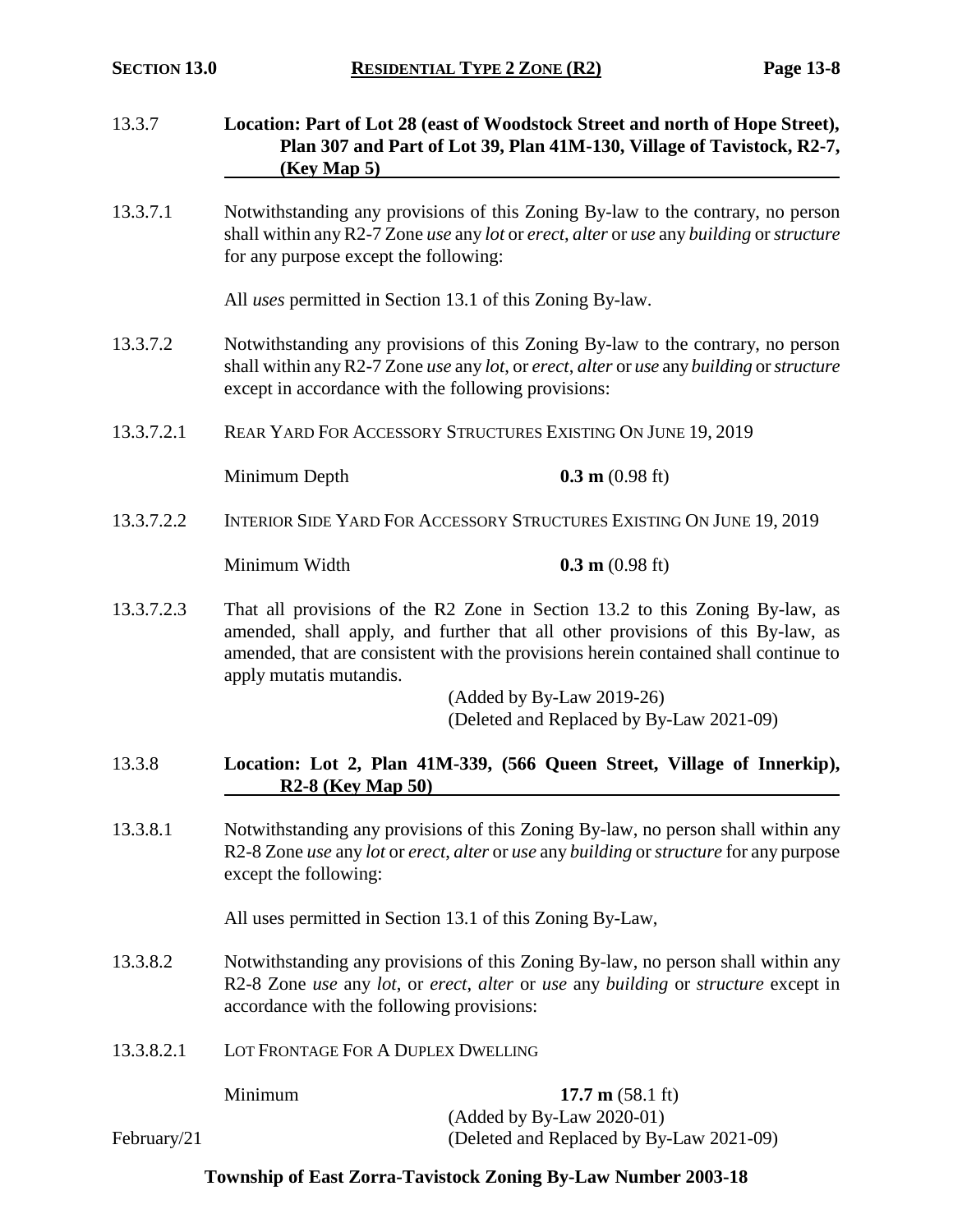| 13.3.8.2.2   | <b>FRONT YARD</b>                                                                                                                                                                                                                                                                |                                                                       |
|--------------|----------------------------------------------------------------------------------------------------------------------------------------------------------------------------------------------------------------------------------------------------------------------------------|-----------------------------------------------------------------------|
|              | Minimum Depth                                                                                                                                                                                                                                                                    | $7.0 \text{ m}$ (23.0 ft)                                             |
| 13.3.8.2.3   | LOT COVERAGE                                                                                                                                                                                                                                                                     |                                                                       |
|              | Maximum                                                                                                                                                                                                                                                                          | 40%                                                                   |
| 13.3.8.2.4   | That all provisions of the R2 Zone in Section 13.2 to this Zoning By-law, as<br>amended, shall apply, and further that all other provisions of this By-law, as<br>amended, that are consistent with the provisions herein contained shall continue to<br>apply mutatis mutandis. | (Added by By-Law 2020-01)<br>(Deleted and Replaced by By-Law 2021-09) |
| 13.3.9       | Location: Block 25, Plan 41M-313 (East Zorra), R2-9 (Key Map 50)                                                                                                                                                                                                                 |                                                                       |
| 13.3.9.1     | Notwithstanding any provision of this Zoning By-Law to the contrary, no <i>person</i><br>shall within any R2-9 Zone use any lot, or erect, alter or use any building or<br><i>structure</i> for any purpose except the following:                                                |                                                                       |
|              | All uses permitted in Section 13.1 of this Zoning By-law                                                                                                                                                                                                                         |                                                                       |
| 13.3.9.2     | Notwithstanding any provision of this Zoning By-Law to the contrary, no <i>person</i><br>shall within any R2-9 Zone use any lot, or erect, alter or use any building or<br>structure except in accordance with the following provisions:                                         |                                                                       |
| 13.3.9.2.1   | SPECIAL PROVISIONS FOR A SEMI-DETACHED DWELLING                                                                                                                                                                                                                                  |                                                                       |
| 13.3.9.2.1.1 | LOT FRONTAGE                                                                                                                                                                                                                                                                     |                                                                       |
|              | Minimum for Corner Lots                                                                                                                                                                                                                                                          | 12.5 m $(41.0 \text{ ft})$                                            |
| 13.3.9.2.1.2 | <b>FRONT YARD DEPTH</b>                                                                                                                                                                                                                                                          |                                                                       |
|              | Minimum                                                                                                                                                                                                                                                                          | $7.0 \text{ m}$ (23.0 ft)                                             |
| 13.3.9.2.1.3 | <b>REAR YARD DEPTH</b>                                                                                                                                                                                                                                                           |                                                                       |
|              | Minimum                                                                                                                                                                                                                                                                          | 5.8 m $(19.0 \text{ ft})$                                             |
| 13.3.9.2.1.4 | <b>EXTERIOR SIDE YARD WIDTH</b>                                                                                                                                                                                                                                                  |                                                                       |
|              | Minimum                                                                                                                                                                                                                                                                          | 3.5 m $(11.5 \text{ ft})$                                             |
|              |                                                                                                                                                                                                                                                                                  | (Added by By-Law 2021-13)                                             |

February/21